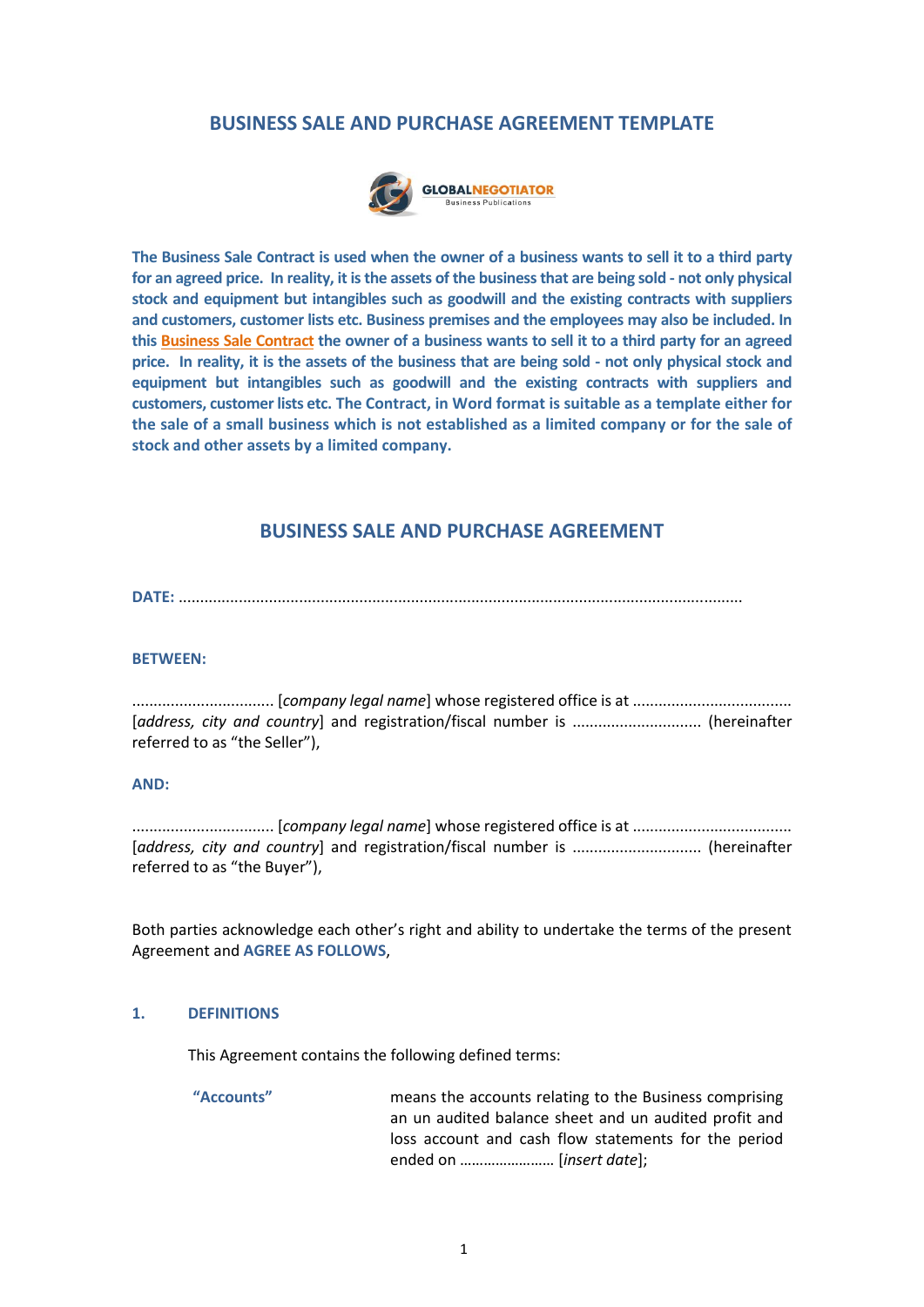| "Assets"                | means the assets of the Business to be sold to the Buyer<br>described in clause 2;                                                                                                                                                                                                                              |
|-------------------------|-----------------------------------------------------------------------------------------------------------------------------------------------------------------------------------------------------------------------------------------------------------------------------------------------------------------|
| "Business"              | means the business of [insert legal name of the Business]<br>carried on by the Seller at the date of this Agreement;                                                                                                                                                                                            |
| "Completion"            | means completion of the sale and purchase of the<br>Business in accordance with clause 5;                                                                                                                                                                                                                       |
| "Consideration"         | means the amount payable by the Buyer to the Seller for<br>the Business and Assets as set out in clause 3;                                                                                                                                                                                                      |
| "Contracts"             | means all contracts, and commitments relating to the<br>Business entered into by the Seller with customers,<br>suppliers and other third parties which remain to be<br>performed in whole or in part at Completion, details of<br>which are set out in Schedule 1;                                              |
| "Equipment"             | means all plant, machinery, equipment, vehicles,<br>furniture and tools owned by the Seller and used in<br>connection with the Business, details of which are set out<br>in Schedule 2;                                                                                                                         |
| "Goodwill"              | means the goodwill, custom and connection of the Seller<br>in relation to the Business together with the exclusive<br>rights for the Buyer to use the Business name and to<br>represent himself as carrying on the Business in<br>succession to the Seller;                                                     |
| "Intellectual Property" | designs, inventions, patents, trademarks,<br>means<br>copyrights (including rights in computer software),<br>database rights, business and trade names, domain<br>names and all other industrial or intellectual property or<br>other rights of a similar nature used in the Business;                          |
| "Property"              | means the property referred to in Schedule 3;                                                                                                                                                                                                                                                                   |
| "Stock"                 | means all stock, raw materials, goods and other assets<br>purchased for resale, component parts, partly finished<br>and finished goods and any packaging and promotional<br>material, work in progress and completed services<br>owned or agreed to be bought by the Seller in connection<br>with the Business; |
| "Transfer Date"         | means close of business on the day of Completion;                                                                                                                                                                                                                                                               |
| "Warranties"            | means the warranties given by the Seller under clause 10.                                                                                                                                                                                                                                                       |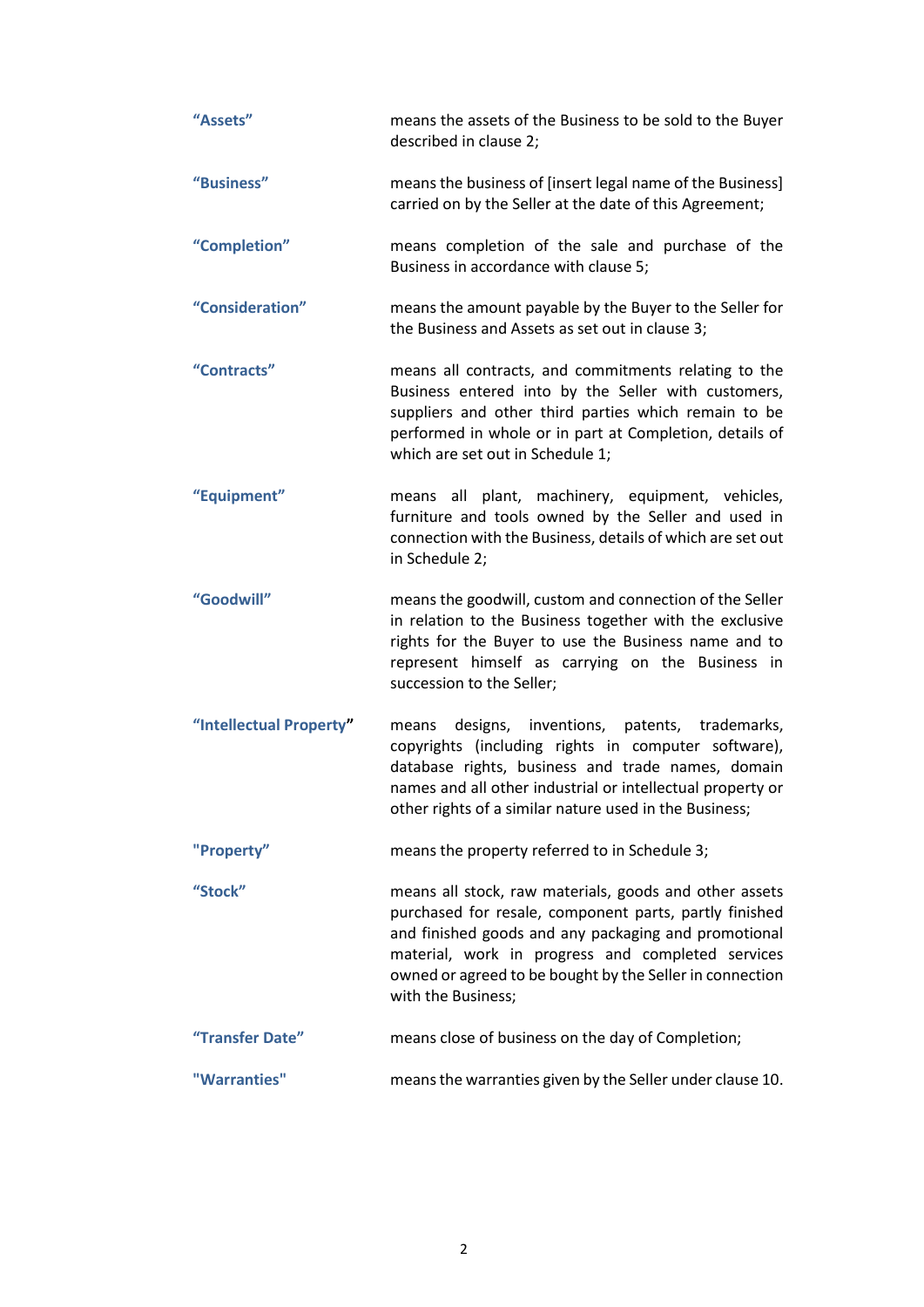#### **2. SALE AND PURCHASE**

- 2.1 The Seller shall sell with full title guarantee and the Buyer shall purchase as a going concern the Business comprising the following Assets:
	- 2.1.1 the Stock;
	- 2.1.2 the Goodwill;
	- 2.1.3 the Contracts;
	- 2.1.4 the Equipment;
	- 2.1.5 the Property;
	- 2.1.6 the Intellectual Property;
	- 2.1.7 all other assets used in the Business.
- 2.2 The following assets are excluded from the sale:
	- 2.2.1 The books and records which the Seller is required by law to retain (copies will be given to the Buyer to the extent these are needed);
	- 2.2.2 Cash in hand or at the bank (other than cash received as an advance against goods or services to be supplied after the Transfer Date);
	- 2.2.3 The benefit of any insurance claims, Inland Revenue repayments and VAT recoveries due in respect of matters arising before the Transfer Date;
	- 2.2.4 Debts of the Business incurred before the Transfer Date (except amounts attributable to goods or services to be supplied to the Business after the Transfer Date);
	- 2.2.5 Amounts owing to the Business at the Transfer Date (except amounts attributable to goods or services to be supplied by the Business after the Transfer Date).

#### **3. CONSIDERATION**

- 3.1 The consideration for the sale of the Assets shall be …………………… € [*insert total amount*] which shall be payable by the Buyer to the Seller in cash at Completion.
- 3.2 The consideration shall be apportioned among the Assets as follows:

Stock  $[\dots \dots \dots \dots]$ 

| (This amount may be subject to adjustment in accordance with the other |  |
|------------------------------------------------------------------------|--|
| provisions of this clause.)                                            |  |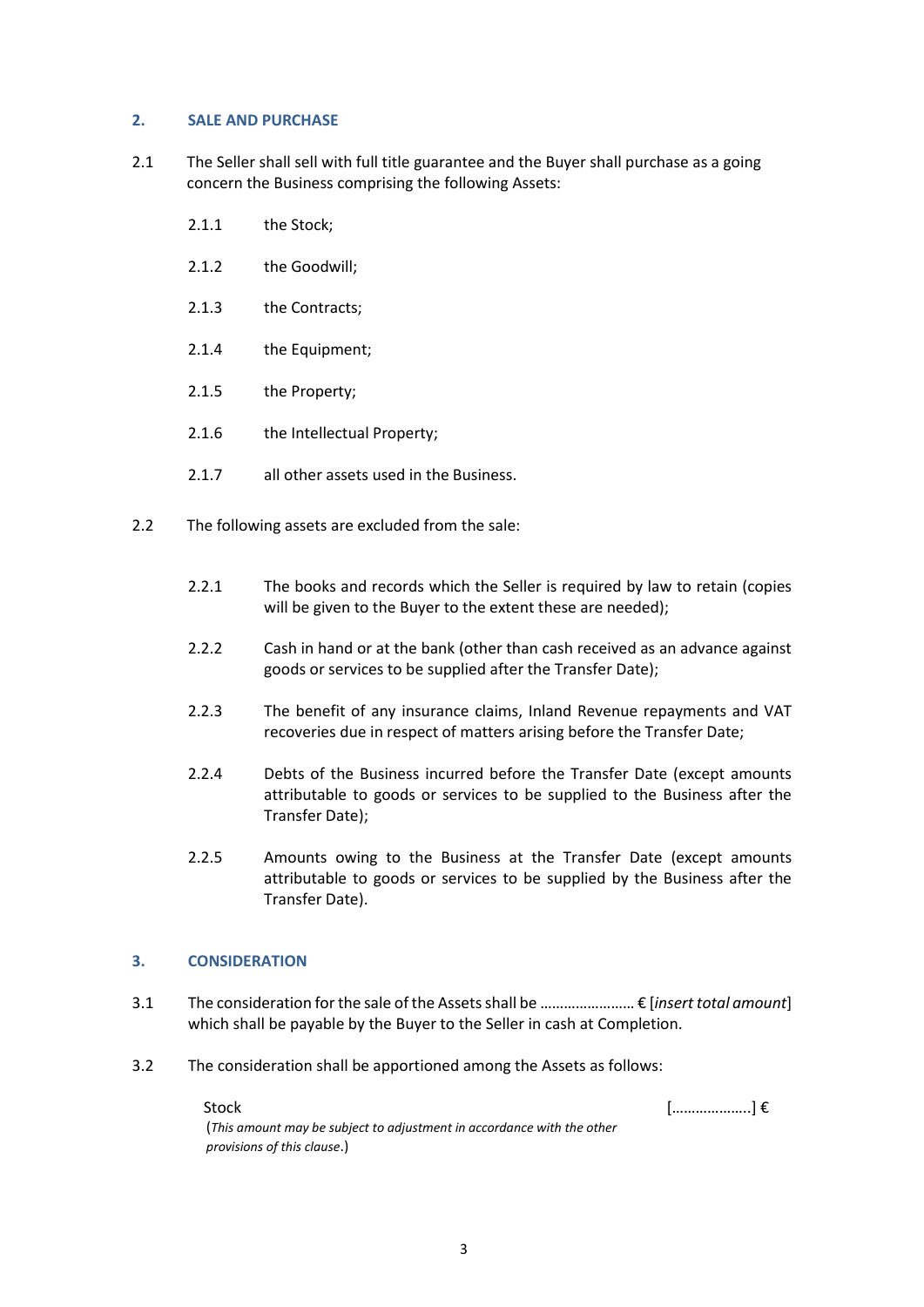| Goodwill, including the benefit of Contracts | $[$ ] $\epsilon$                                                     |
|----------------------------------------------|----------------------------------------------------------------------|
| Equipment                                    | $[$ ] $\epsilon$                                                     |
| Property                                     | $[$ ] $\epsilon$                                                     |
| <b>Intellectual Property</b>                 | $\left[\ldots\ldots\ldots\ldots\ldots\ldots\right]\mathbf{\epsilon}$ |
| <b>Other Assets</b>                          | $[$ ] $\epsilon$                                                     |
| <b>TOTAL</b>                                 | $[$ ] $\epsilon$                                                     |

- 3.3 If the valuation of the Stock as agreed or determined in accordance with this clause 3 is more or less than the amount for Stock shown in clause 3.2, then either the Buyer or the Seller shall pay the difference to the other within 5 days of the date the value is agreed or determined.
- 3.4 The parties shall procure that a physical stock-take is carried out by a representative of each of them and a Stock schedule prepared. The Stock shall be valued at the lower of cost and net realisable value, after making provision for slow moving, obsolete or damaged Stock.

**This is a sample of the Business Sale and Purchase Agreement.**

……………………………………………………………………………………………………………………………………………….....

**To get more information about this contract click here:**

**[BUSINESS SALE AND PURCHASE AGREEMENT](http://www.globalnegotiator.com/en/business-sale-and-purchase-agreement-contract-template)**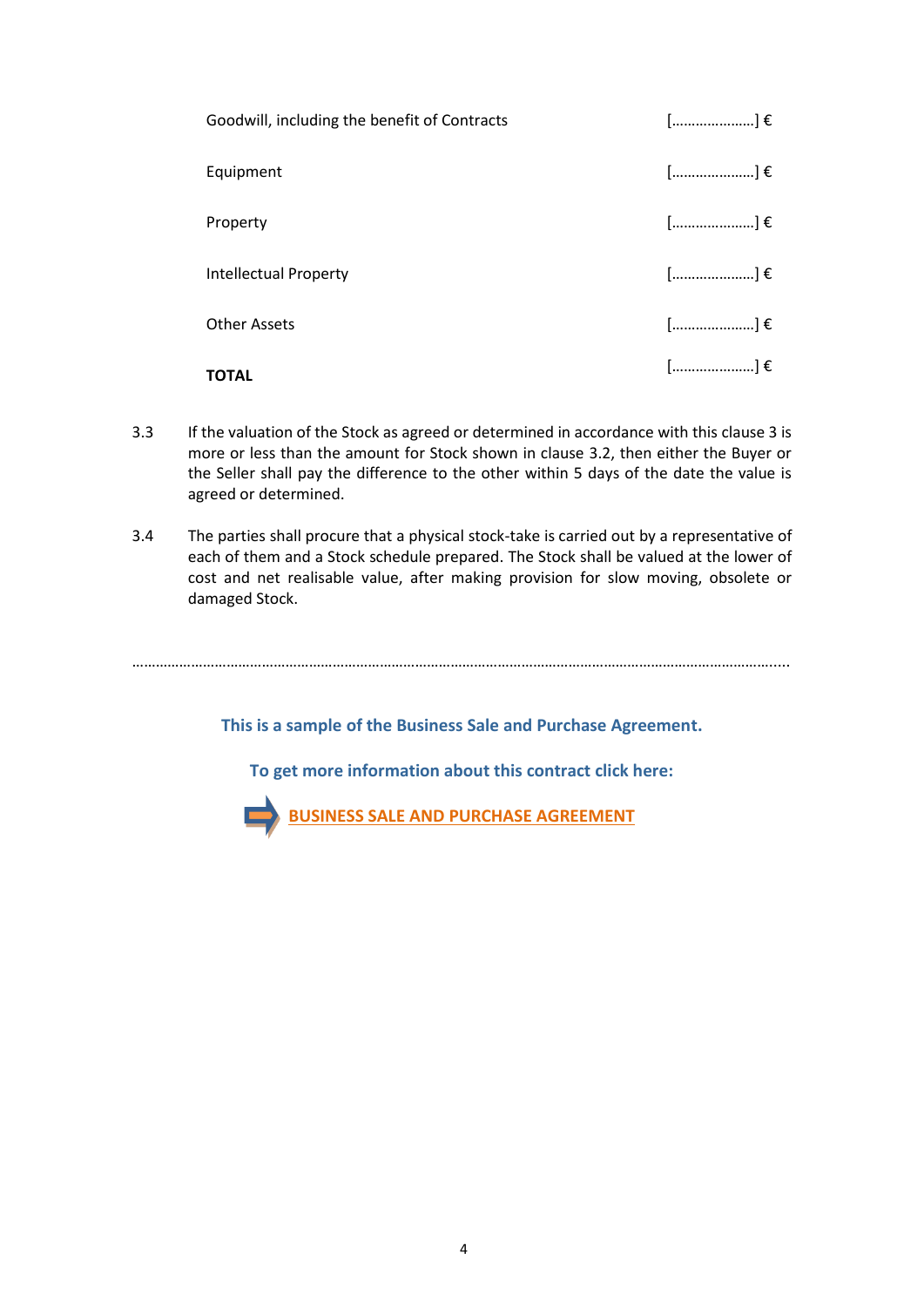### USER GUIDE

Contracts drafted by the legal experts of Global Negotiator cover all relevant aspects that are negotiated and agreed in the different types of business between companies. However, when these contracts are used you should take into account some recommendations common to all of them that are described in this User Guide.

#### **DATE**

The date when the contract comes into force is the one that appears in its header, as mentioned in the final paragraphs of the contract, before signatures (This Contract comes into force on the date written above).

In some contracts -for example in the Supply Contract- the date of coming into force is also mentioned in one of the clauses. In these cases, you have to verify that the two dates inserted in the contract (in the heading and in the corresponding clause) are the same, in order to avoid discrepancies.

#### **PARTIES**

Be sure to insert in the first page of the contract the full details of the Parties:

- When a Party is a company you must insert the following information: legal name, legal form (limited, incorporated, etc.), full address, registration data and fiscal identification number.
- When a Party is an individual that works as independent professional (for example a commercial agent) you must insert the following information: full name, profession, full address and fiscal identification number.

#### **CLAUSES**

#### **Clauses with different alternatives: choose the most favorable**

In the most important clauses of each contract (exclusivity, payment terms, applicable law and competent jurisdiction, etc.) several drafting alternatives are proposed so you can choose the most appropriate to each situation. Therefore, the user before submitting the contract to the other Party must choose the alternatives that seem best suited to their interests, and eliminate the rest.

#### **Clauses with blank spaces to be completed**

In several clauses of the contract blank spaces appear with dots (.......................) that the user has to complete inserting text. Following the dots, between brackets, you will see the data and explanations to insert the text.

 When the text between brackets is in normal letters (the same as the contract) and separated by "," or the word "o", the user must insert one of the options suggested.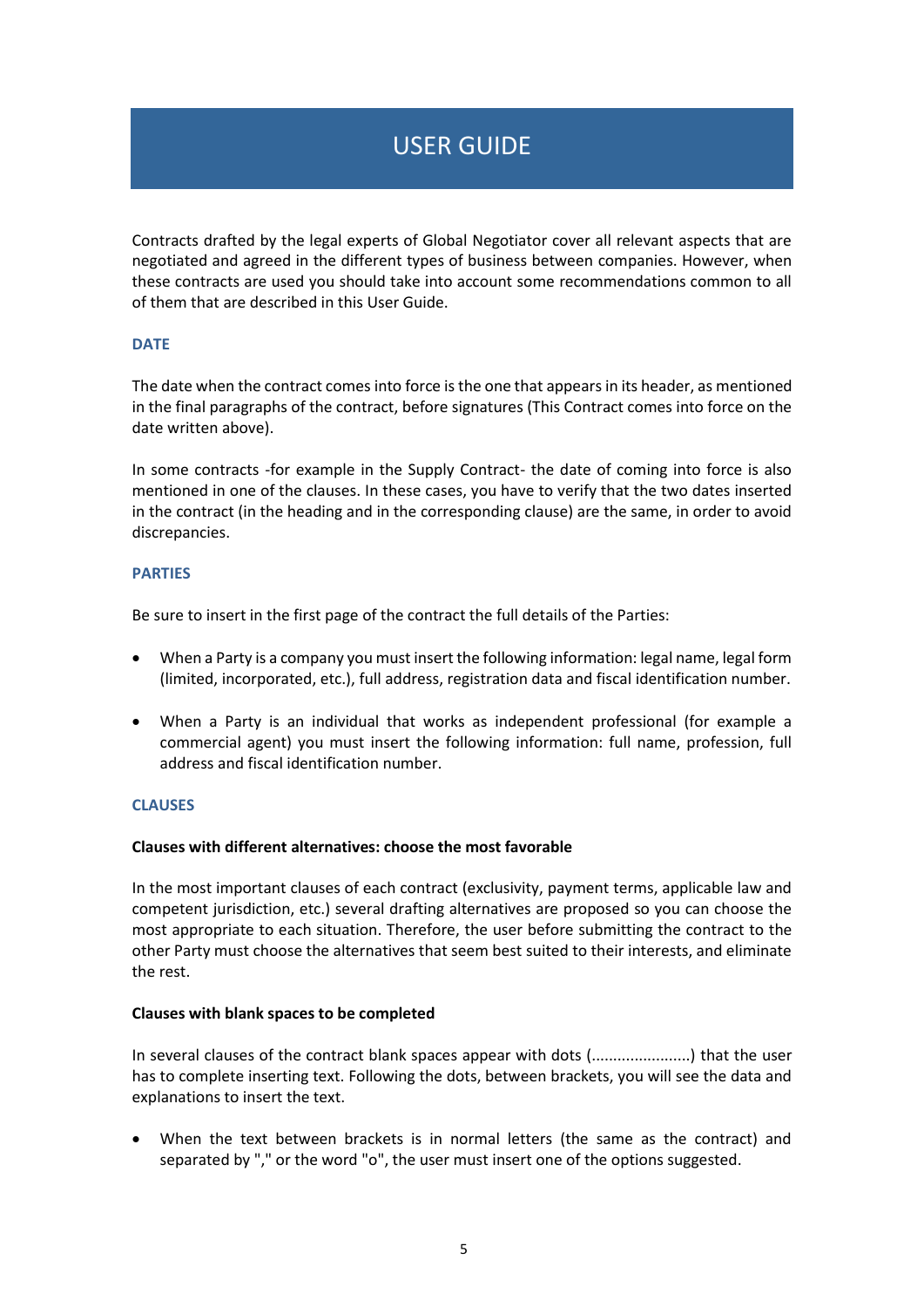Example of blank space (........) with options to select between brackets:

Orders handled before completion of the present Contract which produce sales transactions within  $\ldots$ ........ [1, 2, 3, 6] months shall entitle the Agent to receive the corresponding commission. In this case the user must choose between options 1, 2, 3 or 6 months and insert one in the blank space (........).

 When the text between brackets is in italics the user has to insert the data and information requested and eliminate the bracketed text.

Example of blank space - (.........) to insert text:

Both parties, by mutual consent, resolve to refer any dispute to the Rules of Conciliation and Arbitration of the International Chamber of Commerce by one or more arbitrators appointed in accordance with said Rules. The place of arbitration shall be ........... [*city and country*]. In this case the user must insert in the blank space (...........) the city and country chosen to conduct the arbitration and afterwards eliminate the bracketed text [city and country].

#### **Notices Clause**

Sometimes it may happen that the official address of the Parties which appear at the beginning of the contract is different from which is to be used for communications between the Parties during the terms of the contract. In this case the user should include at the end of the contract a Notices Clause.

Example of Notices Clause:

Notices. - In order to comply with their contractual obligations, the Parties establish the following address for the provision of notices related to this contract:

- Party 1 ............................................................. [*insert full address*].

- Party 2 .............................................................. [*insert full address*].

#### **ANNEXES**

The contracts incorporate some Annexes, each of them, referenced to the corresponding Clause. Annexes are drafted in commonly used formats, although the user must adapt these formats and the text inserted in them to each particular situation.

#### **SIGNATURES**

#### **People who sign**

Persons signing the contract on behalf of the company must have the authority to do so and preferably, be entitled on the basis of a power of attorney. Below the signature, in addition to the full name of the person that signs his/her position must be inserted. When one of the Parties who signs is a natural person (for example a commercial agent in an Agency Contract) obviously he or she is the person that has to sign the contract.

The laws of some countries require that contracts, to be valid, shall be signed in front of witnesses or a public notary. Therefore, before signing a contract you should be informed about the requirements that may exist in each country.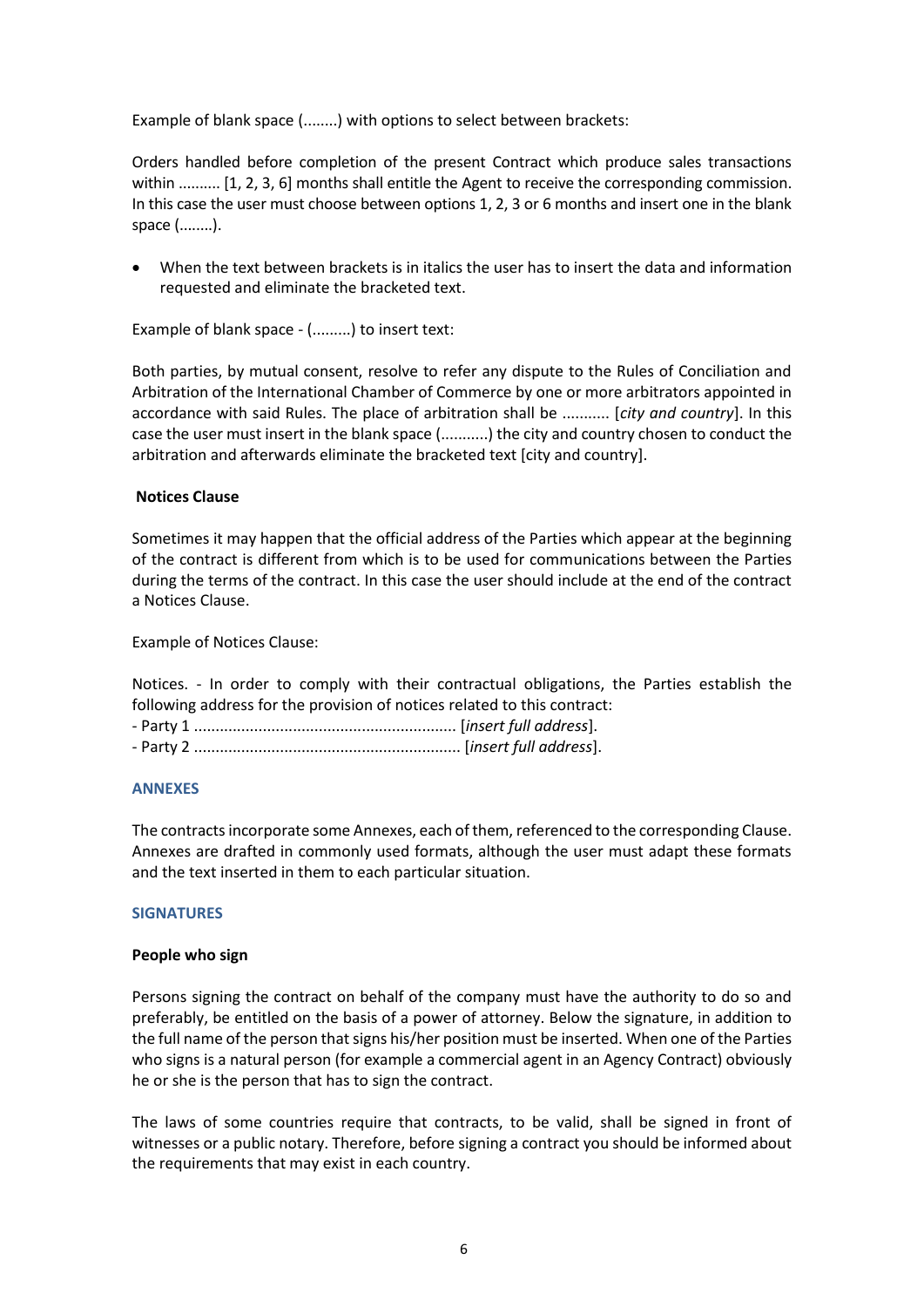#### **Place and date of signature**

Usually, contracts are signed by both Parties on the same date and place. Nevertheless, in international contracts, due to physical distance, it is common that each of the Parties sign in different dates and places. This contract provides for both alternatives, so it comes to choosing the most appropriate to each situation.

#### **Number of copies**

Usually, the Parties sign two copies of the contract, each Party retaining one of them, but can also arise the need to sign more copies. In this case all you have to do is mention explicitly the number of copies to be signed in the paragraph that is included at the end of the contract (Both Parties declare their conformity to the present contract, which is signed in ...... copies, each of which shall be considered an original).

#### **GENERAL RECOMMENDATIONS**

The Parties must sign all pages of the contract, including Annexes, so they are also valid. It is better to use ball point or pen (not pencil) in a color other than black (e.g.: blue); this makes it easier to distinguish an original document from a photocopy.

It is preferable (although no mandatory) to express sums of money and percentages in words and figures. Of course, the words and figures for a given amount must match exactly. You also must insert the currency in which the amounts are expressed. It is advisable to use the rules establish by ISO that name each currency by three capital letters (EUR for euro, USD for dollar, GBP for sterling pound, JPY for Japanese yen, etc. - you can get the acronyms of every currency in the website www.oanda.com).

Once you have chosen the best alternatives of each clause and have completed the blank spaces you should revise the whole contract to remove remaining paragraphs and correct any errors.

#### **LEGAL WARNING**

Depending upon your particular situation this contract might not meet your needs and requirements. In case of doubt, you should consult a legal advisor.

Global Marketing Strategies, S.L. as publisher and copyright holder of this contract disclaims all warranties, whether express or implied, respecting the legal content of this contract. For any claims arising out or in connection with the use of this contract, Global Marketing Strategies shall be limited to a refund of the purchase price.